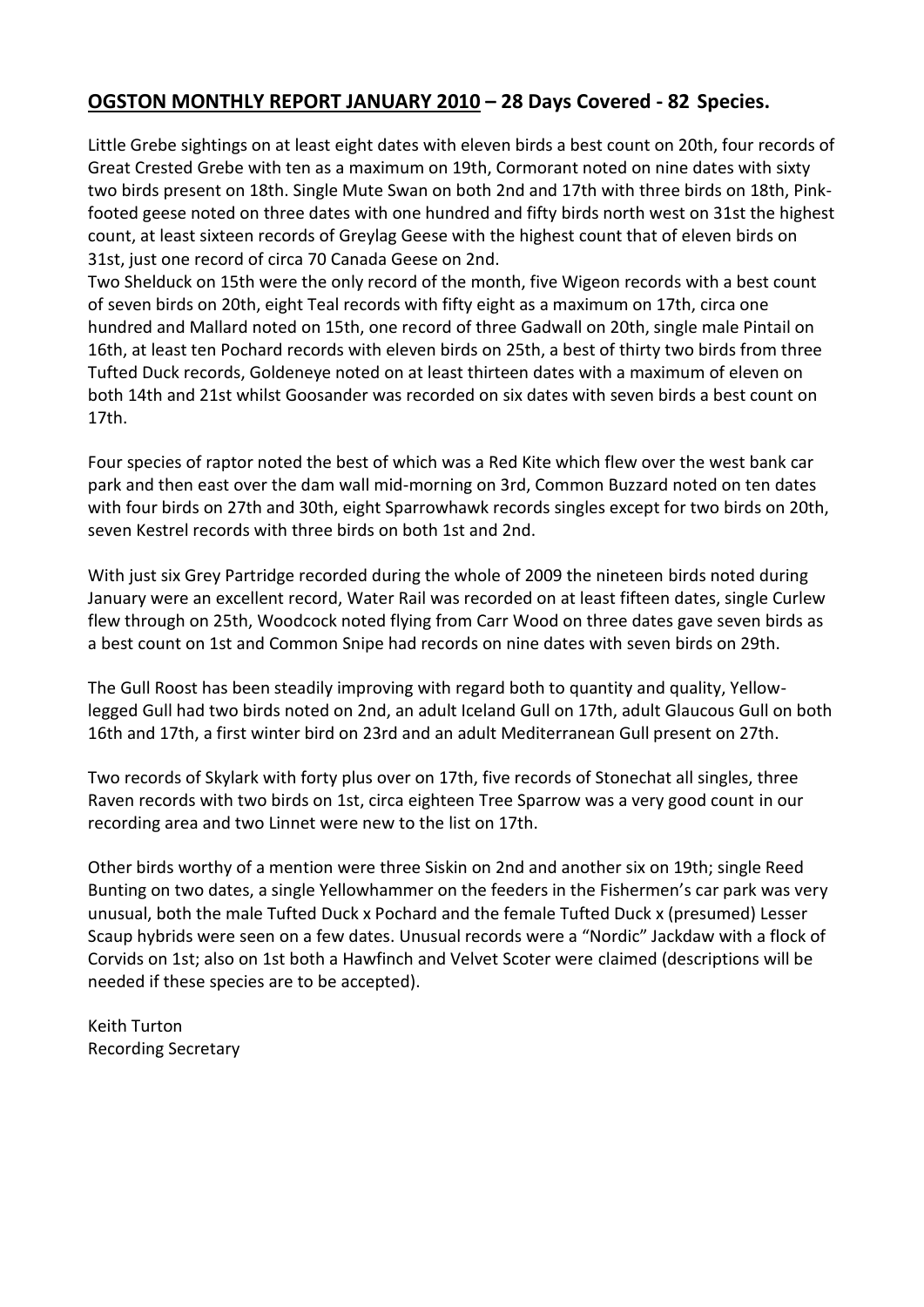## **OGSTON MONTHLY REPORT FEBRUARY 2010 - 26 Days Covered - 77 Species.**

Little Grebe sightings on at least fourteen dates with twelve birds a best count on 14th, eighteen records of Great Crested Grebe with fourteen as a maximum on 2nd, Cormorant noted on fifteen dates with fifty nine birds present on 8th. Single Mute Swan on seven dates, Pink-footed geese noted on two dates with one hundred and ninety birds on 12th and one hundred and fifty birds on 13th, five records of Greylag Geese with a single on 18th and two birds on four other dates.

Male Shelduck present 24th (three), 26th (four) and 28th (three), sixteen Teal records with thirty birds as a maximum on 25th, circa sixty two Mallard noted on 2nd, a record of two Gadwall on 6th, at least fifteen Pochard records with ten birds on both 14th and 24th, a best of thirty two birds from fourteen Tufted Duck records, Goldeneye noted on at least twenty one dates with a maximum of thirteen on 28th.

Four species of raptor noted Common Buzzard noted on least fifteen dates with seventeen sightings on 28th with seven birds in the air together, two birds were noted "talon grappling" on 26th, only four single Sparrowhawk records and sixteen Kestrel records with two birds on six of those dates and three on 28th, single Peregrine made an appearance on 28th.

Water Rail was recorded on at least seventeen dates all singles, single Golden Plover on 5th, Woodcock noted flying from Carr Wood on three dates gave five birds as a best count on 8th and Common Snipe had records on eleven dates with circa twenty five birds on 16th.

The Gull Roost has sadly gone from being slightly interesting to very poor, although there are records of circa two thousand Black-headed Gull, the best figures for the other species were: Herring Gull circa eighty, Common Gull eighteen, Lesser Black backed Gull circa sixty and Great Black backed Gull circa twenty. No rarities at all and an extremely dire year by Ogston's formerly excellent standards.

Three owl species were recorded during the month with Barn Owl noted on seven dates, Tawny Owl heard on three dates, single on 1st and three birds on both 8th and 14th and just a single record of Little Owl on 14th.

Bird of the month had to be the single Water Pipit which flew over the reservoir on 28th and seen by just one fortunate observer.

Other birds worthy of a mention were circa forty Siskin on 2nd, up to three Reed Bunting on feeders near members hide on at least eleven dates, male Tufted Duck x Pochard hybrid on 6th. Lesser Redpoll was recorded on at least five dates with just six birds as a maximum on 2nd; Tree Sparrow was noted on two dates with a high of five birds on 2nd.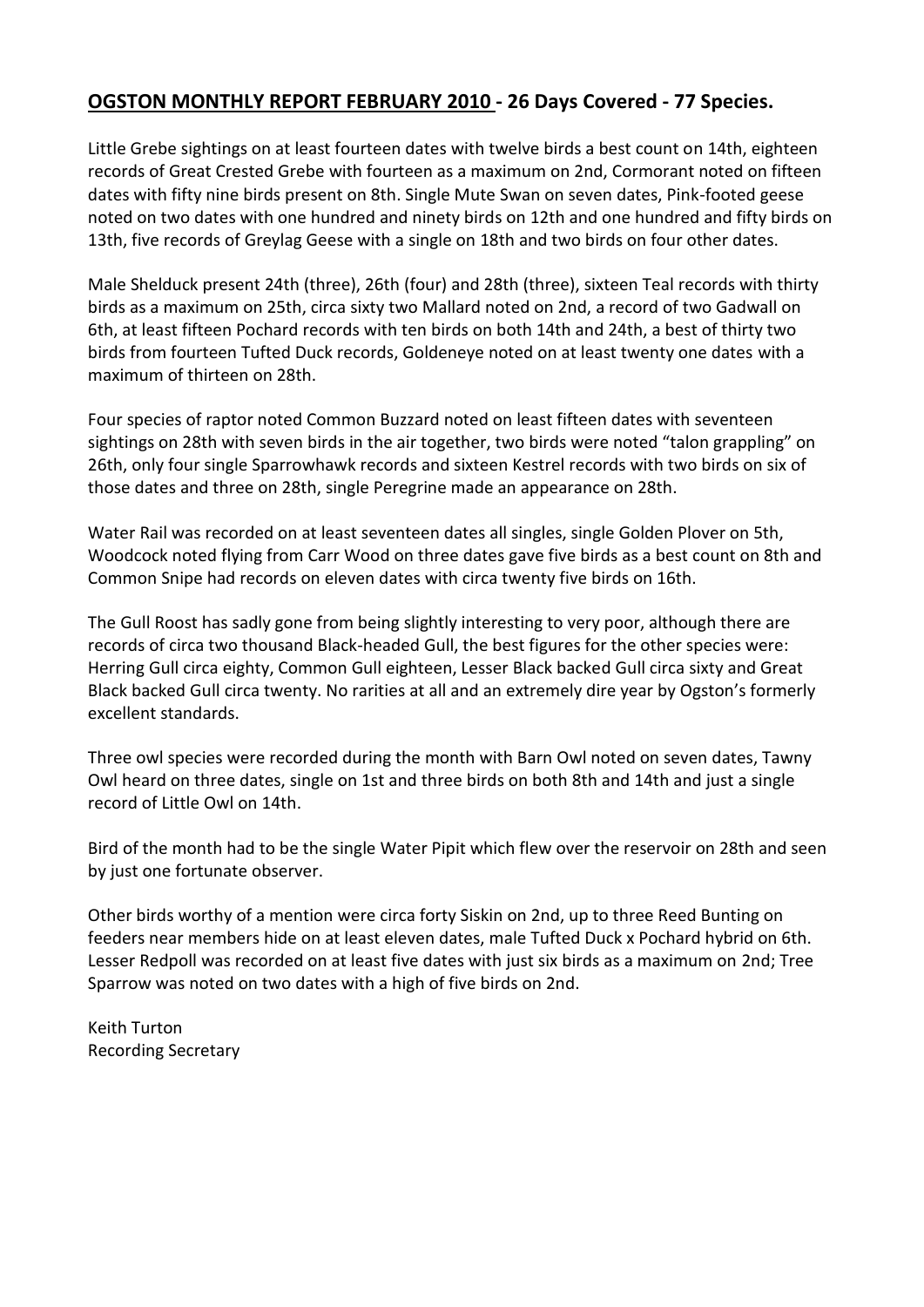#### **OGSTON MONTHLY REPORT MARCH 2010 - 31 Days Covered - 96 Species.**

Maximum count for Little Grebe was of thirteen birds on 1st, Great Crested Grebe had sixteen as a best count on 26th including many pairs "weed dancing" during the month, Cormorant peaked at fifty three birds on 5th. Grey Heron had twenty eight birds noted on 17th with many nests occupied; breeding may be difficult this year due to the almost continuous disturbance from passing Common Buzzard. Four records of Mute Swan with three birds on both 16th and 17th, two records of Whooper Swan with thirty six on 3rd and a further seven on 8th, there were at least fourteen records of Greylag Geese with eleven as a best count on 28th.

Shelduck was noted on two dates with single on 10th and two birds on 21st, Mandarin Duck was recorded on at least twelve dates with six birds noted on 8th. The only Wigeon record was that of four birds on 27th, Teal gave a maximum count of forty four birds on 17th, a pair of Gadwall on 28th was the only record for the month, and Goosander was noted on six dates with three on 21st whilst Goldeneye was recorded almost on a daily basis with nine birds on 9th. A male Shoveler was present on 30th the first record of the year.

Common Buzzard was noted most days with a maximum of nineteen birds in the air together on 27th, Sparrowhawk had a high count of seven together on 4th, Kestrel two birds on three dates, single Peregrine has been recorded on two dates and yet another Red Kite on 16th seen by two very fortunate observers.

Eight wader species have been recorded on passage, although water levels are very high we are hoping for a much better breeding season than last year. Oystercatchers have been observed mating; hopefully they will produce some young for us this year. Little Ringed Plover, Lapwing, Dunlin, Common Snipe, Redshank, Curlew and Green Sandpiper have all been recorded, sadly, all have moved on.

The first Sand Martins were back with us on 17th (13th 2009), Barn Swallow on 22nd (25th 2009), House Martin on 30th (19th 2010). Chiffchaff two birds on 20th (14th 2010), Willow Warbler on 28th (5th April 2010).

Other birds worthy of a mention was a single Brambling on 20th (only record of the year so far), Green Woodpecker on 30th (first of year), an adult Mediterranean Gull on 8th/9th and 11th and a Kittiwake on 13th. The Water rail was noted on at least nine occasions, and a female Blackcap was recorded on 14th.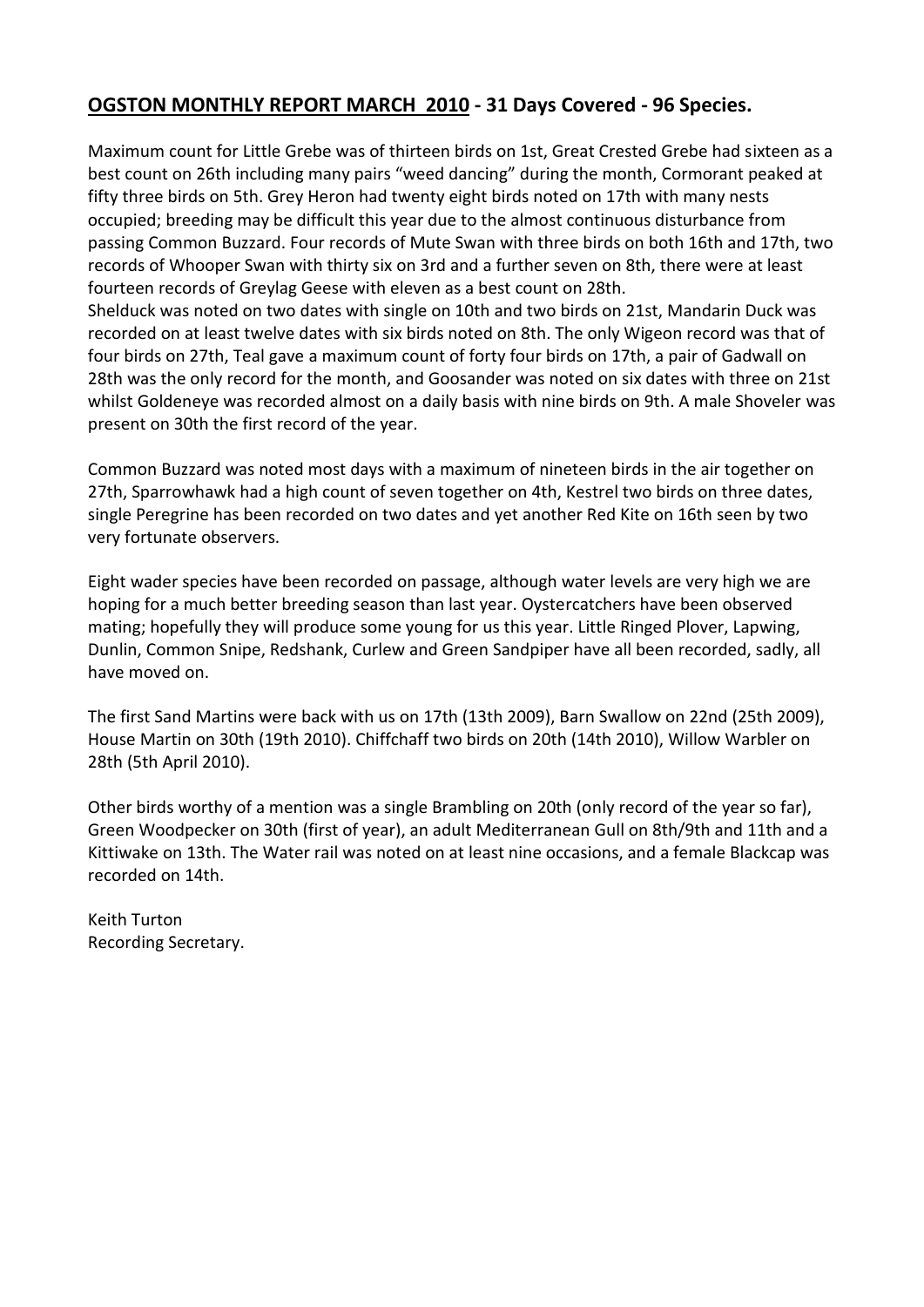# **OGSTON MONTHLY REPORT APRIL 2010 - 30 Days Covered - 103 Species**

Maximum of three Little Grebe on two dates, Great Crested Grebe had a best count of nine birds on 25th, Cormorant had a low (by usual standards) maximum of eighteen birds, Grey Heron gave sixteen birds on 25th. Eight records of Mute Swan with a juvenile bird still present at month end, single Whooper Swan on 9th, Greylag Geese noted on eleven dates with a best count of eight on 3rd. First candidate for bird of the month was the Brent Goose which was present for a few hours on 3rd; the bird was seen by many observers (including everyone on the guided walk) and was a very welcome addition to the year list. A female Ruddy Shelduck was another excellent find (late evening) at 20.30 hours on 28th, Ogstons third record in four years. Shelduck (best count of two birds on three dates), Mandarin (three on 2nd), Wigeon one record of two birds on 1st, Teal (maximum twelve on 21st and 25th), Mallard (maximum twenty on 25th), Gadwall pair on 27th, Shoveler four birds on 11th and seven on 17th, Tufted Duck (maximum twenty one on 25th), Goldeneye noted on at least fourteen dates with four birds on five dates and last seen on 24th and single Goosander on 7th.

First Osprey of the year was present for most of the day on 19th with a second bird on 20th, our third Red Kite of the year on 25th (at Highoredish Watchpoint), at least eleven records of Common Buzzard with sixteen birds noted on 3rd, five Sparrowhawk on 24th from five records, just three Kestrel records (two birds on 21st, first Hobby back was on 24th with another on 26th and two birds on 30th, single Peregrine on two dates.

Eleven species of wader have been recorded with Little Ringed Plover (maximum seven), Oystercatcher (three), Ringed Plover (singles on 24th/26th/27th and 28th), Lapwing (fifteen), Dunlin (circa nineteen flew through on 29th), Green Sandpiper (singles on 17th/19th/20th and 25th), Common Sandpiper (four on two dates from ten records), Redshank (two),Curlew and Whimbrel (two) and Common Snipe eleven. Sadly the egg which the pair of Oystercatchers produced on the island on 25th was predated by 28th (assumed due to be to the complete lack of cover on the island). The resident Water Rail was last noted on 3rd and a Moorhen with five young was seen on 29th.

Single record of Yellow-legged Gull on 22nd, with the first Common Terns of the year recorded on 25th (four birds) and a single on 28th.

Ten records of Yellow Wagtail with a maximum of seventeen birds on 19th, single male Redstart in Alders Wood on 20th, three Wheatear records single on 23rd with two birds on 20th and 29th. Three Garden Warbler on 25th (three days earlier than 2009), Blackcap on at least nine dates with seven birds on 25th, single Lesser Whitethroat on 18th (four days earlier than 2009)24th/27th and 29th, Whitethroat on eight dates with four birds on 23rd, eight Sedge Warbler records with two birds on two dates, Grasshopper Warbler on two dates, Willow Warbler gave a best count of five birds on 25th and Chiffchaff was noted on at least ten dates with seven birds on 25th.

Other birds worthy of a mention were single Raven on 2nd, circa thirty Linnet on 3rd, circa forty Meadow Pipit on 2nd, thirteen Yellowhammer on the guided walk and single White Wagtail on nine dates and Cuckoo was recorded on two dates 25th and heard on 27th.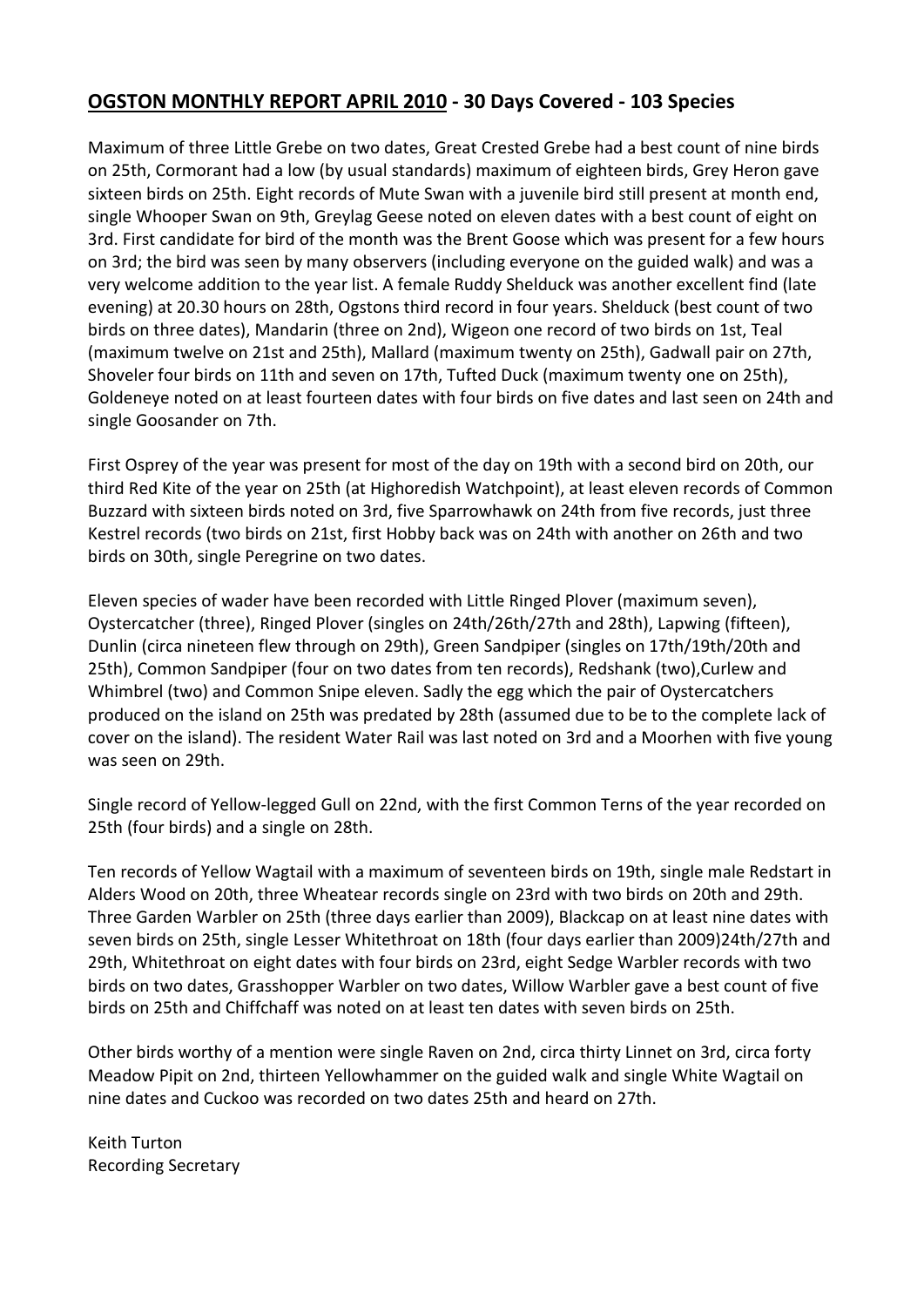## **OGSTON MONTHLY REPORT MAY 2010 - 31 Days Covered - 102 Species.**

The two tiny Little Grebe chicks (little balls of black fluff) noted on the guided walk on 1st were almost the same size as the adult bird when seen on 23rd, Great Crested Grebe gave a best count of fourteen on 5th, Cormorant had eighteen on 5th whilst Grey Heron had nineteen on 23rd. There were at least eighteen Mute Swan records with eight birds as a maximum on 26th, twelve records of Greylag Geese with four birds on 2nd, two Egyptian Geese on 6th were a welcome addition to the year list, juvenile Mallard were noted on 3rd (9), 4th and 5th (seven), and nine well grown on 23rd, Mandarin Duck on five dates with a pair on 23rd, nine Gadwall records with five birds on 23rd and a female Pochard on three dates.

First candidates for bird of the month were five Common Crane which flew over the reservoir on Open Day (3rd), the second record for Ogston, the first was of two birds flying to the north west on 12th April 1988 (Source 1991 annual report author M.F.Stoyle).

Three records of Osprey with birds on 8th, 9th and 15th, Red Kite on1st/23rd/28th and 30th; single Marsh Harrier on 20th was another welcome addition to the year list and obviously a candidate for bird of the month. Common Buzzard records were down to just four with eight birds noted on 1st, three Sparrowhawk records with five birds on 1st; Hobby was noted on at least twelve dates with two birds on five of those dates and a single Peregrine on 19th.

Eleven species of wader were recorded with Oystercatcher and Little ringed Plover being most prolific. Maximums were: Oystercatcher (5), Little ringed Plover (8), Ringed Plover (8)), Lapwing (8), Sanderling (1), Turnstone (1) both these species are additions to the year list, Dunlin (5), Common Sandpiper (2), Curlew (3), Whimbrel (14) and Common Snipe (1). Four tern species were noted during the month with a single Sandwich Tern on 19th, Common Tern noted on at least fifteen dates with six birds on 29th, five records of Arctic Tern with an incredible fifty three birds on 7th, finally a single Little Tern was recorded on 26th.

Cuckoo was noted on at least six dates, a better showing than in recent years, two juvenile Tawny Owl were seen on 26th, Yellow Wagtail was noted on at least fourteen dates with a best count of four on 7th, three juvenile Grey Wagtail were seen on the Dam Wall on 23rd and a juvenile Treecreeper being fed by parent bird on 22nd.

Bird of the month for most people was the Red-rumped Swallow present for most of the day on 29th and on 30th until 09.00 hours. The bird constituted the second Ogston record (the first was 5th-8th May 1991) and was observed by many. (Source 1991 annual report author M.F.Stoyle). Other birds worthy of a mention were Spotted Flycatcher on six occasions with two birds on two of those dates, single Raven on both 1st and 16th, two Siskin on 24th, White Wagtail on three days, Blue-headed Wagtail on 6th and a Pochard x Tufted Duck hybrid on 1st.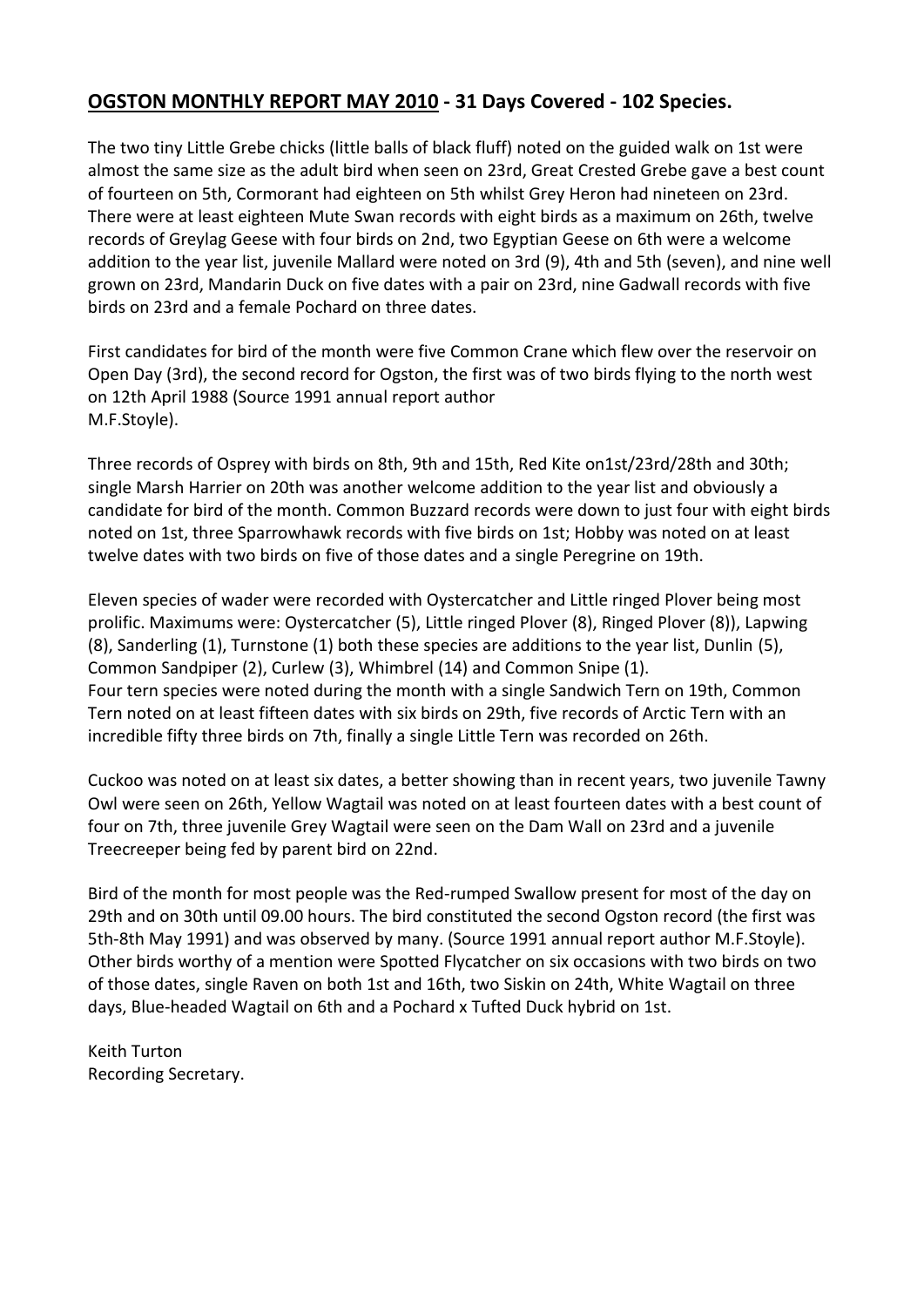## **OGSTON MONTHLY REPORT JUNE 2010 - 27 Days Covered - 87 Species**

Just five Little Grebe records during the month highest count of eight on 8th which included two juveniles, Great Crested Grebe was also noted on five dates with sixteen birds on both 8th and 9th, at least nine Cormorant records with thirty six birds present on 27th. Grey Heron gave a best count of twenty one birds on 27th, just four Mute Swan records with four birds on both 11th and 22nd, Greylag Geese were noted on just two dates with eleven birds present on 12th, the resident flock of Canada Geese peaked at one hundred and twenty one on 21st with five juveniles on both 8th and 9th.

First candidate for bird of the month were the pair of Ruddy Shelduck which were present on 14th and was the second record of the year for this species, whilst the single Barnacle Goose on 13th was a welcome addition to the year list. Teal, Mallard, Gadwall and Tufted Duck were all noted and a single Mandarin Duck had ten young with her on the north bank on 28th and a single adult bird (same species) was at the southern end of the reservoir.

Second candidate for bird of the month was the Fulmar which flew through very early on 10th and only seen by a few very fortunate observers, the bird was Ogstons second record of the year.

Red Kite which was formerly a very scarce visitor to our area clocked up the eighth record for year with a bird on 30th, singles in January, March and April was followed by four records during May. The Osprey on site on 12th was the sixth record of the year, Common Buzzard noted on just five dates with seven a best count on 18th, single Sparrowhawk and two Kestrel records with a family party of five on 25th and Hobby had four single records.

Nine wader species were recorded during the month Oystercatcher, Little Ringed Plover, Ringed Plover, Lapwing, Black-tailed Godwit (first of year), Common Snipe, Curlew, Green and Common Sandpiper. The pair of Common Tern on the raft in Chapel Bay have produced two young (first noted on 28th).

Other birds worthy of a mention included Reed Warbler (single on 14th, pair on 18th), two Raven records with two birds on 11th and a single Common Crossbill was calling in the west bank car park on 13th.

Juvenile birds have been recorded for the following species: Little Grebe, Grey Heron, Canada Geese, Mandarin Duck, Mallard, Kestrel, Moorhen, Little Ringed Plover, Lapwing, Little Owl, Tawny Owl, Kingfisher, G.S.Woodpecker, Pied and Grey Wagtail, Mistle Thrush and Sedge Warbler.

Four observers present on 18th witnessed an Oystercatcher walk up to a clutch of eggs, turn them and proceeded to incubate them, the action was not appreciated by the pair of Lapwing (owners of the eggs) when they returned from a lunch break, after quite a skirmish normality resumed and the Lapwing returned to her duties. Has anyone ever heard or seen anything like this?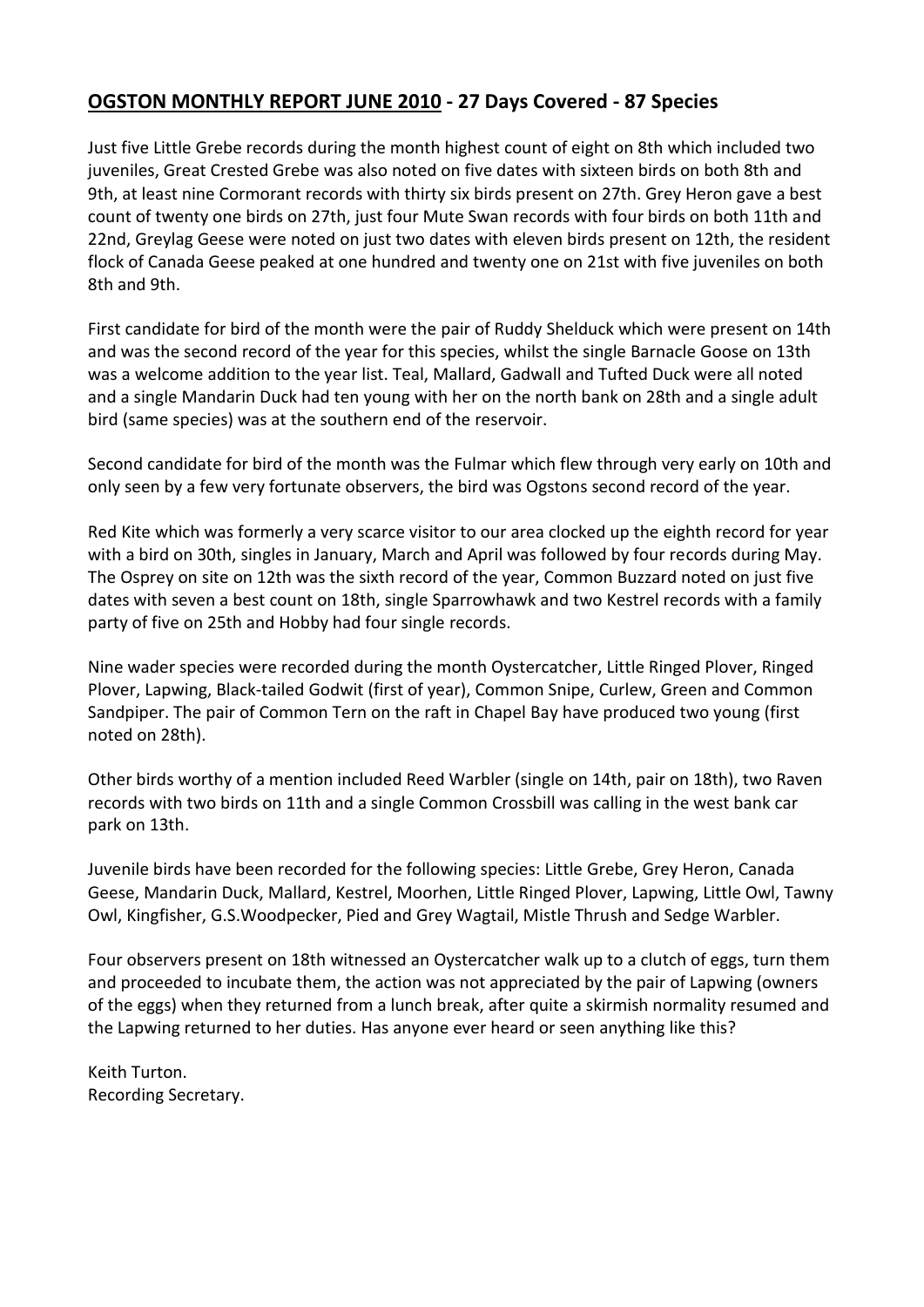## **OGSTON MONTHLY REPORT JULY 2010 - 31 Days Covered - 98 Species.**

There were at least twelve Little Grebe records with two juveniles on 7th, records on fifteen dates of Great Crested Grebe with juveniles (two) noted on both 19th and 21st, Cormorant numbers peaked at sixty nine on 16th and Grey Heron was noted on sixteen dates with twelve a best count on both 8th and 27th. A very welcome record was that of two Little Egret which were present on both 10th and 28th a first for the year. Single record of Mute Swan, Greylag Geese noted on three dates with four birds on 24th and resident flock of Canada Geese reached one hundred and thirty birds on 14th.

Teal had a maximum of four birds from fifteen records, Mandarin Duck (eight from thirteen records), Shoveler single bird on 17th, two male Pochard on 14th, Tufted Duck (ninety birds from twenty one records) and single Common Scoter on four dates (males on 20th and 26th, females on 24th and 29th), which were another addition to the year list.

Single Red Kite on 11th (ninth record of the year),Common Buzzard on ten dates with six a best count on 3rd, six singles of Sparrowhawk nine Kestrel records with three birds on two dates, just five single records of Hobby and single Peregrines on both 6th and 11th.

Twelve wader species recorded Oystercatcher maximum five on 3rd, Little Ringed Plover (sixteen on two dates) with four chicks on 12th, Lapwing ( one hundred and seventy on two dates), Dunlin best count of eleven on 12th, seven Black-tailed Godwit on 12th, six Common Snipe on 27th, seven Curlew records with four birds over on 29th, seven single Green Sandpiper, Common Sandpiper on at least twenty five dates with forty four birds noted on 24th, which represents a new site record (previous best that of thirty one birds on 13th July 1984, source 1991 annual report M.F.Stoyle), single records of Redshank on three dates and a single Greenshank heard on 13th.

First breeding record of Ringed Plover.

A pair of Ringed Plover was observed mating and building a scrape on 7th June, this led to Ogstons first ever breeding record when the birds were noted with four chicks on 8th.

A single Sandwich Tern passed through on 28th, three single records of Arctic Tern and Common Tern on at least twenty six occasions with seven birds on seven dates and juveniles noted on four dates.

Other records worthy of a mention were one thousand and seventy three Swift during a four hour count on 11th, five Barn Owl records with a juvenile on 10th, Yellow Wagtail noted on five dates with a juvenile on 21st and two birds on 22nd and fifteen Crossbill on 9th and fourteen on 14th.

The three young Reed Warblers observed with an adult bird adjacent to the Kingfisher Pond on 27th would seem to be another new breeding record for Ogston. Although there are records of juvenile birds caught and ringed I have not been able to find a reference of the species having bred before.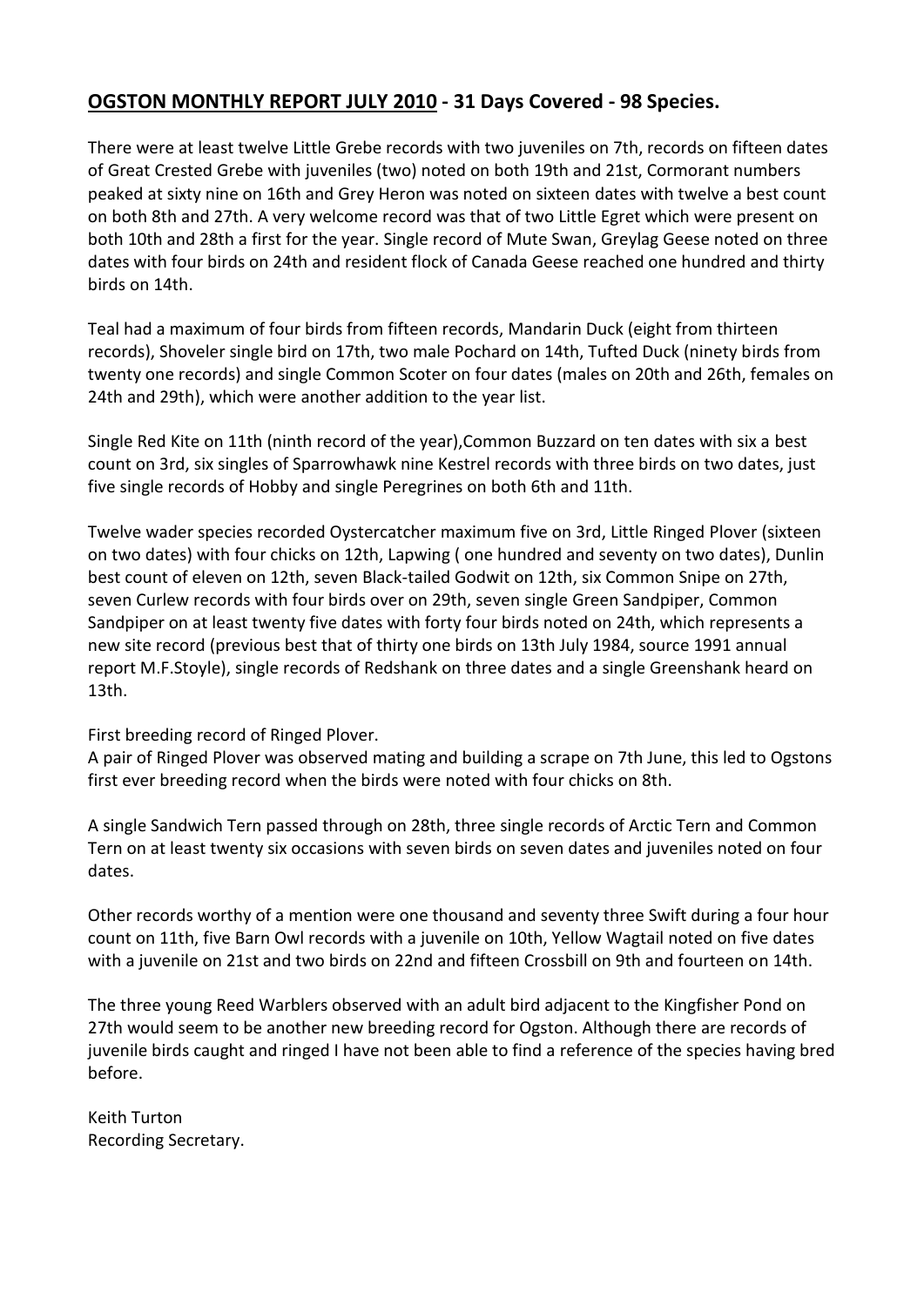## **OGSTON MONTHLY REPORT AUGUST 2010 - 31 Days Covered - 109 Species.**

Maximum numbers for Little Grebe were eight on 26th, Great Crested Grebe twenty four on 18th, Cormorant forty six on 27th. Single Little Egret was present for a period on 26th, just one adult Mute Swan noted on 5th and nine Greylag Geese on three dates with thirteen birds present on12th.

Eight duck species noted during the month with maximums as follows: Teal (circa seventy), Shelduck (six), Mandarin (eight), Mallard (two hundred and thirty), Shoveler (two), Pochard (two), Tufted Duck (eighty) and Common Scoter (three).

A single Osprey was recorded on 21st; a Marsh Harrier on 28th was a welcome addition to the year list, Common Buzzard was noted on at least twenty dates with eight birds a best count on 23rd, ten plus records of Sparrowhawk with three birds on 23rd, eight records of Kestrel with two as a maximum, thirteen plus records of Hobby with two adults and two juveniles together on 23rd and Peregrine noted on five dates.

Thirteen wader species were recorded (maximums in brackets): Little Ringed Plover (six), Ringed Plover (eighteen), Lapwing (circa two hundred), Dunlin (four), Ruff, (a very welcome addition to the year list) a juvenile bird was seen on at least seven dates, Black-tailed Godwit (two juveniles on at least seven dates), Common Snipe (five), Whimbrel (four), Curlew (three), Green Sandpiper (three), Common Sandpiper (ten), Greenshank (three) and a single adult Turnstone on 9th.

A single juvenile Mediterranean Gull passed through on 26th, Cuckoo was seen on two dates, and five records of Tree Pipit singles except for two birds on both 12th and 24th, two Whinchat were present on 21st, single on 30th (first record since 2007) and two Raven records single on 24th and two birds on 21st.

Juvenile birds were noted for the following Species; Peregrine, Little ringed Lover, Ringed Plover, Dunlin, Ruff, Black-tailed Godwit, Green Sandpiper, Common, Mediterranean, Herring and L.B.B.Gull, Common Tern, Yellow and Citrine Wagtail, Lesser Whitethroat, Willow Warbler, Nuthatch and Tree Sparrow.

First Citrine Wagtail at Ogston.

Thought to have been present since Saturday 28th the bird was confirmed as this species on Monday 30th, it was put out on the pager system and very soon afterwards the car park and most of the roads surrounding the Reservoir were extremely busy.

The bird, a juvenile, although at times very elusive was seen and heard by many observers also constituted a first ever record for Derbyshire.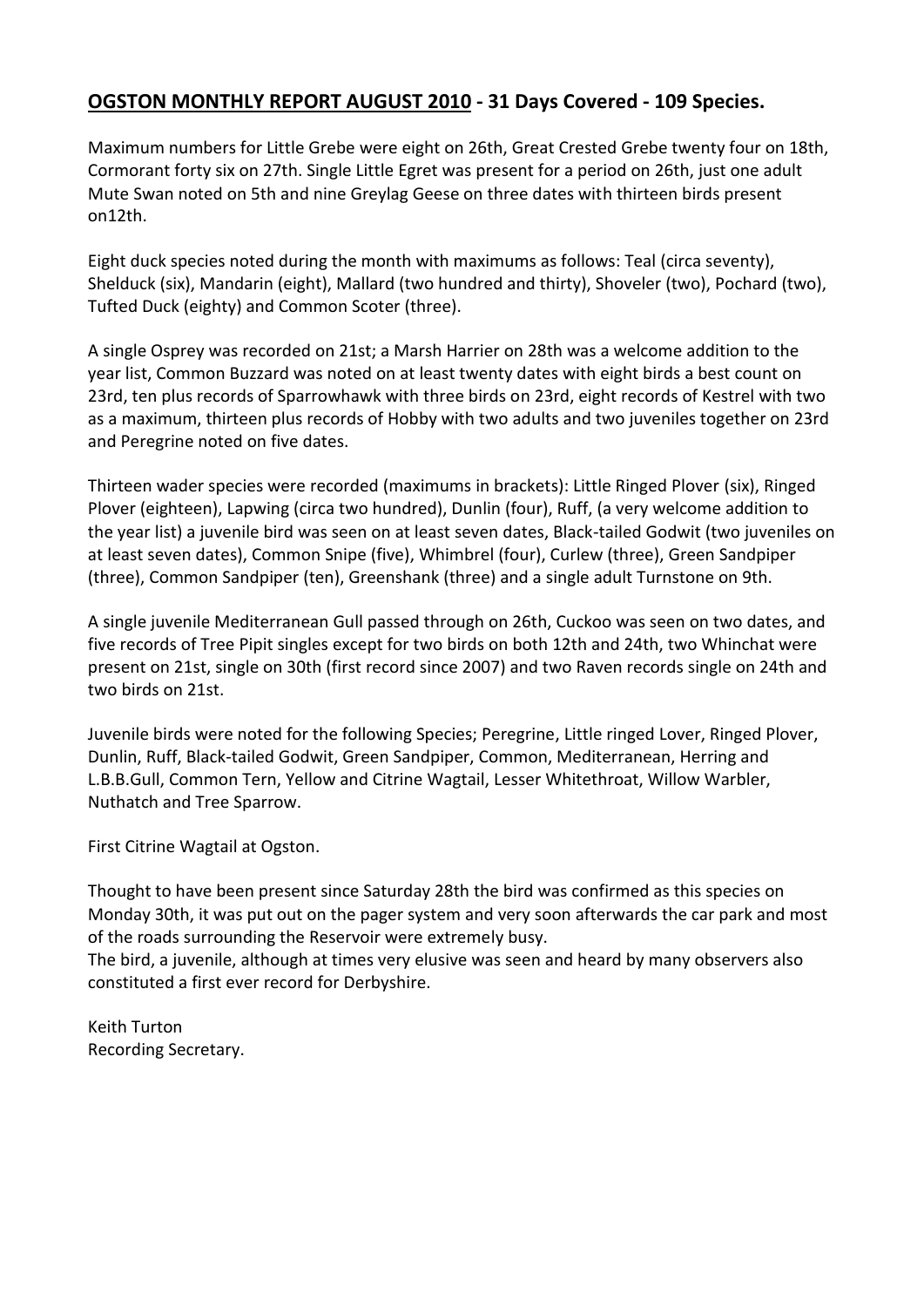#### **OGSTON MONTHLY REPORT SEPTEMBER 2010 - 30 Days Covered - 106 Species.**

Just one record of Little Grebe that of four birds on 9th, three Great Crested Grebe records with twenty seven a best count on 25th, six Cormorant records maximum fifty five birds on 9th. Single juvenile Mute Swan on 29th was the only record; first record of Pink-footed Geese was of twelve birds on 26th and a further one hundred and forty on 28th, at least fourteen Teal records with a best count of forty nine on 1st, Mandarin Duck noted on nine dates with four on 6th, Mallard had a high of three hundred and twelve on 26th, two Gadwall were present on 30th as was a single Pintail and a single drake Common Scoter on 25th were the best of the wildfowl.

There were two Osprey records (10th and 11th), at least thirteen Common Buzzard records with a maximum of fourteen on 25th, ten Sparrowhawk sightings with five birds on 25th, just five Kestrel records with four birds on 25th, sightings of Hobby on at least twenty one days with juveniles on five dates and four birds (adult and three juveniles) as a best count on 22nd and two Peregrine sightings on 10th and 30th.

Fourteen wader species were recorded during the month with three additions to the year list, which were Little Stint on 6th/7th and 8th, eight Bar-tailed Godwit on 11th and a juvenile Spotted Redshank on 17th. Seven sightings of Little ringed Plover, seven of Ringed Plover, one record of thirteen Golden Plover on 28th, one hundred and forty five Lapwing were present on 11th, five Dunlin records, eleven of Common Snipe with five on both 26th and 28th, three Curlew sightings, six single Green Sandpipers, at least seventeen records of Common Sandpiper, single Redshank and Greenshanks noted on seven dates, all singles.

Jut two Tern species recorded, two Sandwich Tern on 6th and three records of Black Tern, a juvenile on 6th, four birds on 22nd and a further three on 23rd.

Another addition to the year list was that of a Dipper which flew over the west bank on 1st.

Other birds worthy of a mention were Yellow Wagtail noted on at least nine dates, single Wheatear on both 18th and 19th, Reed Warbler on 1st, Spotted Flycatcher on 9th, Raven on four dates with two birds on two of those dates, two Brambling (south) on 29th Lesser Redpoll on two dates and Siskin on two dates with nineteen birds noted on 26th.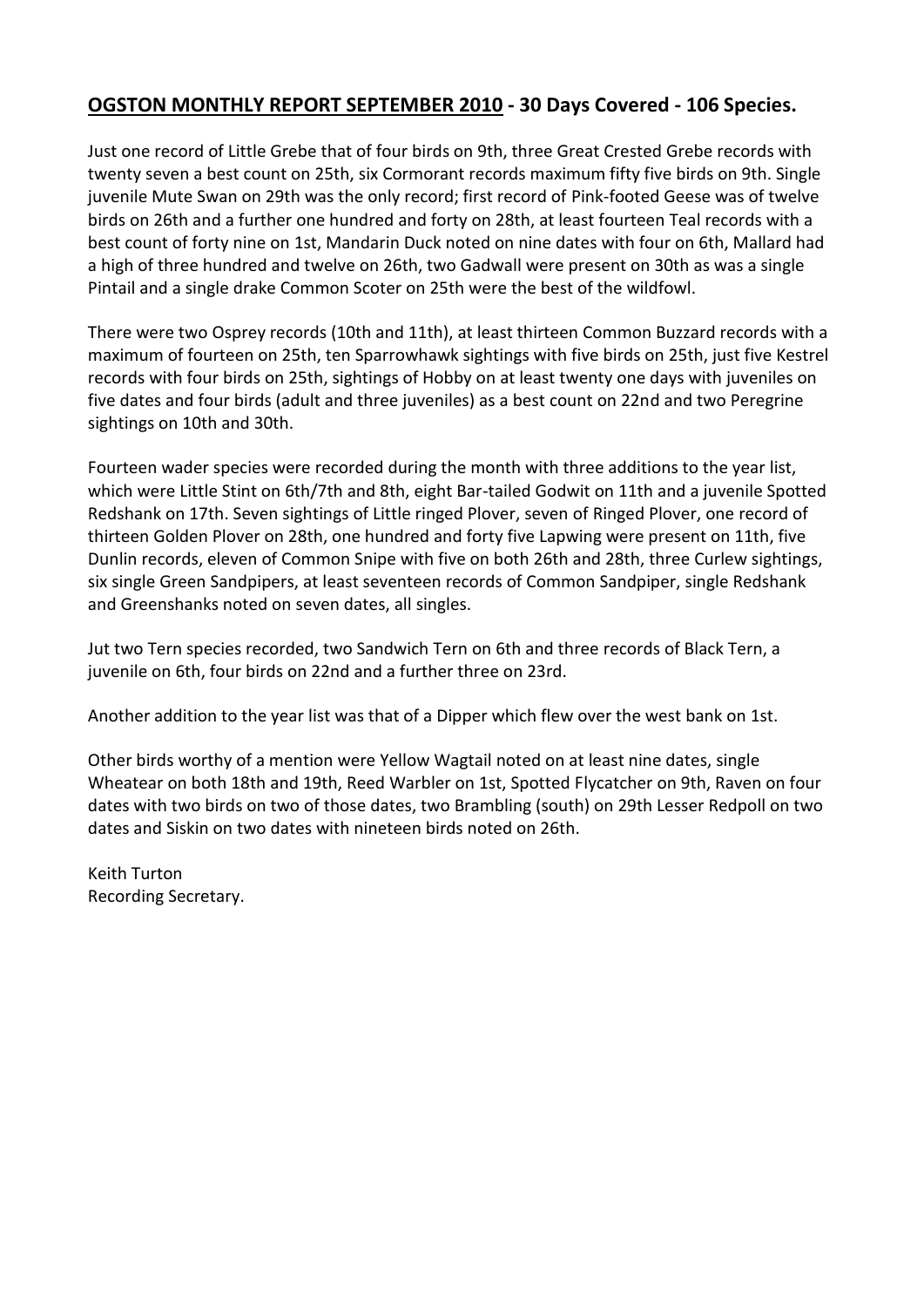## **OGSTON MONTHLY REPORT OCTOBER 2010 - 24 Days Covered - 98 Species.**

An adult Mute Swan was present on 4th, two Whooper Swans on 12th and six more on 23rd had three adults and three juveniles in the party. Two skeins of Pink-footed Geese passed through with twelve on 17th and fifty eight birds on 24th, just two records of Greylag Geese each of three birds on both 2nd and 3rd.

Twenty nine was the best count for Teal on 12th, two records of Wigeon with three as a best on10th, two hundred and forty eight Mallard on 12th, and two single male Pochards noted, thirteen was the highest count for Tufted Duck again on 12th and a single paid a visit Goosander on 2nd.

Common Buzzard recorded on just four dates with five birds on 6th, five Sparrowhawk records all singles, three single Kestrel records and one juvenile Peregrine on 6th.

Nine wader species were recorded with singles of Bar-tailed Godwit (1st), Common Snipe (3rd), Whimbrel (1st) and Redshank (12th). Golden Plover was recorded on two dates 8th (ten) and 10th (circa twenty five), Dunlin was noted on 8th (single) and 10th (two) and single on 31st, two Ruff were present on 21st, a single Knot was also present on same date (31st) whilst there were five single Common Sandpiper records.

Single Common Gull on 3rd and 1-1st winter Yellow-legged Gull on12th and a single Common Tern on 29th.

A very welcome addition to the year list occurred on 17th when a Lesser Spotted Woodpecker was recorded in the Hall Drive area. Second addition to the list was that of Hawfinch seen on two dates 2nd and 12th and constituted the first record since 1993 of this extremely uncommon species (in the Ogston recording area).

Various migration watches have been undertaken with figures so far of: one hundred and twenty five Skylark, two hundred and thirty Meadow Pipit, four Rock Pipit, one Tree Pipit, four hundred and fifty one Redwing, twenty eight Fieldfare, ninety nine Brambling, twelve Lesser Redpoll, ninety eight Chaffinch, twenty seven Greenfinch and forty three Siskin.

Other birds worthy of a mention a very late Willow Warbler on 6th, single Redstart on 4th, Raven with two birds on 6th, single on 10th, the male Pochard x Tufted Duck hybrid and a Snow Bunting which was present on 16th.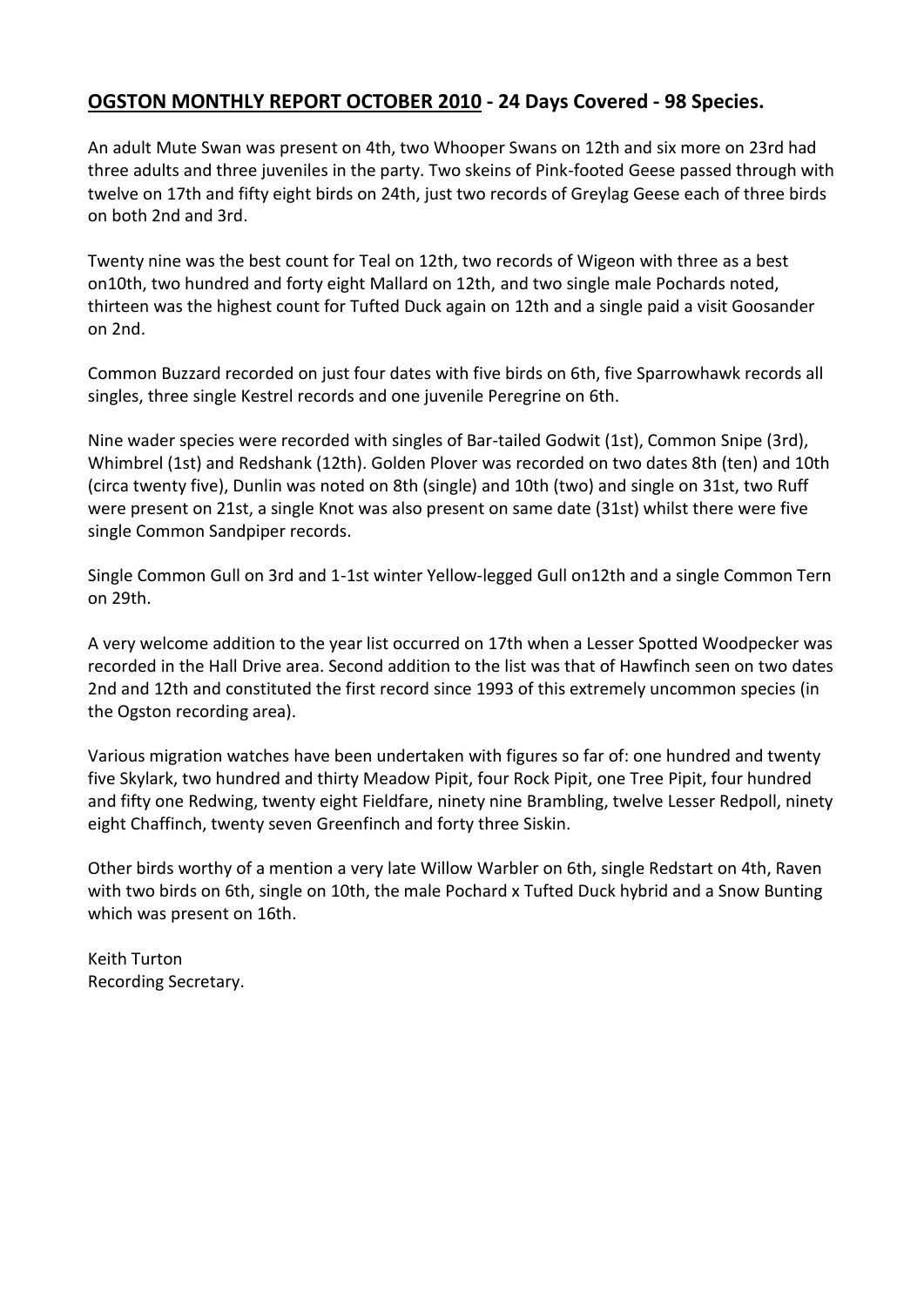#### **OGSTON MONTHLY REPORT NOVEMBER 2010 - 26 Days Covered – 84 Species.**

There were a maximum eleven Little Grebe noted on 20th, Great Crested Grebe had a best count of eighteen on 13th whilst Cormorant had circa fifty birds recorded on 19th. Just two records of Mute Swan two juveniles on 7th and a single juvenile on 11th, Whooper Swan noted on two dates with four adults on site on 7th and circa thirty three birds east on 21st.Pink-footed Geese have passed over the reservoir on 6th (circa 200), 7th (circa 530), 21st (circa 200) and circa 400 on 23rd. Just three records of Greylag Geese with three birds on each occasion.

A very welcome addition to the year list occurred on 1st when eight Scaup were present in the evening, the group consisted of three drakes and five female/immatures,Goldeneye was noted on at least fifteen dates with fourteen as a best count on 9th.Three Mandarin Duck flew north west on 21st, two hundred and eighteen Mallard were counted on 12th, three Gadwall were on site on 9th and Pochard,Tufted Duck, Teal,Wigeon and Goosander were all recorded whilst a male Pochard x Tufted Duck has been seen on two dates.

A Water Rail was recorded on 21st/23rd and 28th, single Golden Plover on 9th with twenty birds present on west bank on 19th with resident Lapwing flock. Single Bar-tailed Godwit was present on west bank on 18th until flying off at 10.20 am, Dunlin was noted on three dates all single birds, Common Snipe on at least four dates and two Curlew flew north west on 9th.

Another extremely welcome addition to the year list occurred on 11th when twelve Waxwings flew over(south west) at 09.40 hours, another four birds flew south west at 10.40 hours on 14th and circa thirty birds were present near the west bank car area on 24th and until early morning on 25th.

Single Raven was recorded on 2nd, an adult Yellow-legged Gull was present in the gull roost on 28th, Tree Sparrow noted on two dates four birds on 12th and two birds on 19th whilst Brambling was recorded on at least five dates with five birds on 14th as a best count.

Yet another welcome addition to the year list occurred on 10th when a male Common (Mealy) Redpoll was seen in Birch trees at the rear of the west bank car park and again on 17th in the area around Carr Pond.Lesser Redpoll was recorded on at least twelve dates with circa thirty birds as a maximum on 14th, Siskin had a best count of eleven birds on 11th, the Hawfinch which was first noted on 2nd October has been recorded on four dates during November 7th/13th/15th and 16th on both the area near Hide Lane and seen flying towards Alders Wood.

Three Common Darter were recorded on 3rd, single Red Admiral and a Silver "Y" Moth on 7thand two Roe Deer at the southern end of the reservoir on 18th.